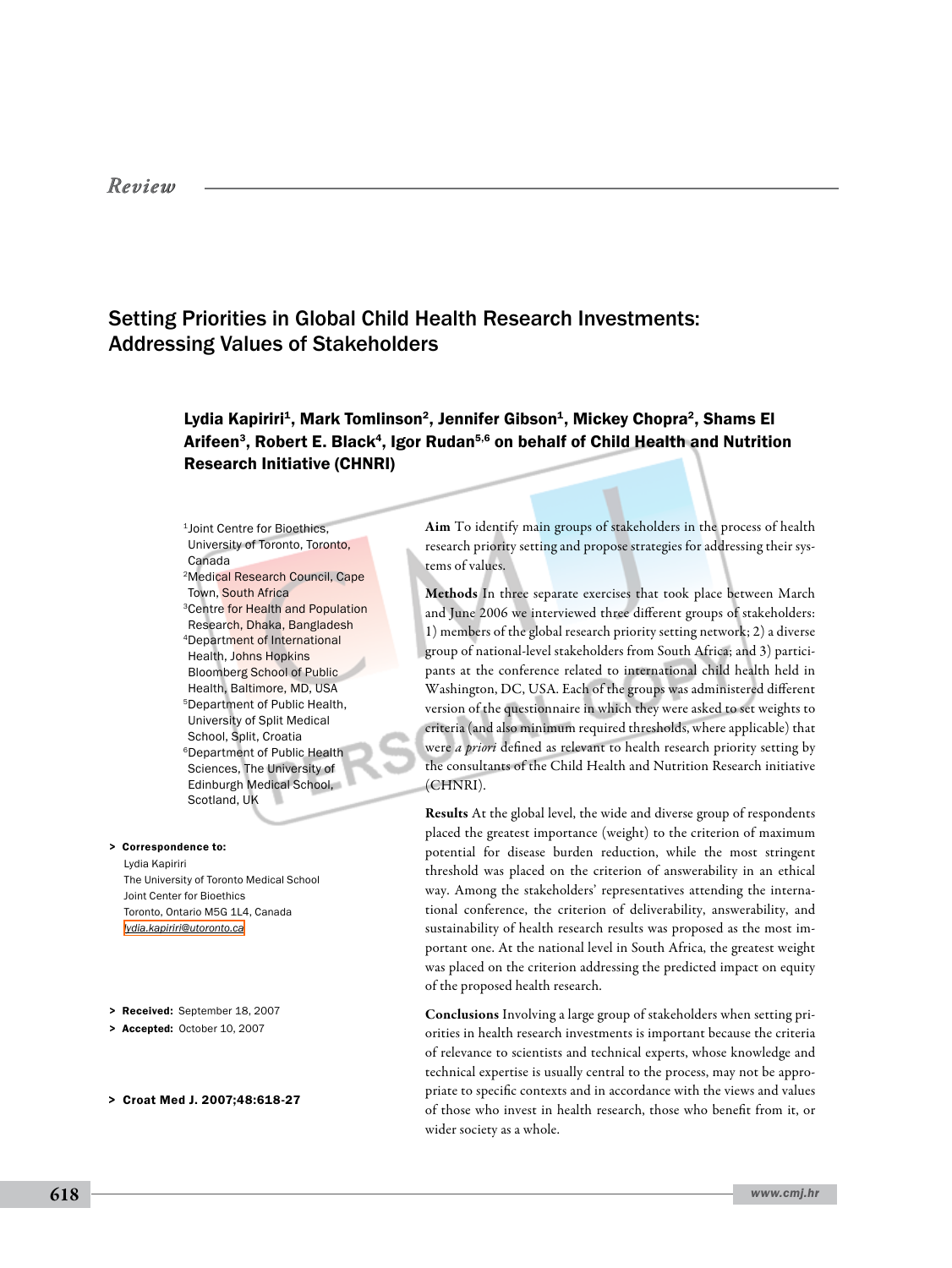When decisions on investments in health research are made, the term "stakeholders" refers to all individuals and/or groups who have interest in prioritization of those investments. The stakeholders will therefore comprise a large and highly heterogeneous group. Some apparent examples may include research funding agencies (eg, governmental agencies, private organizations, public-private partnerships, international and regional organizations, and taxpayers of a certain region), direct recipients of the funding (eg, researchers and research institutions), beneficiaries of the research (eg, policy makers and the general population of a country), and any other group with interest in prioritization process (eg, advocacy groups, journalists and media, lawyers, economists, experts in ethics, and many others).

Two fundamental characteristics of any acceptable and successful priority setting process are legitimacy and fairness (1). In order to ensure the legitimacy and fairness of the priority setting decisions in health research investments, involvement of a wide range of stakeholders (and/or eliciting their values) is needed. Unfortunately, health research priorities are presently mainly driven by technical experts (2-5). The results of prioritization are therefore in danger of being mostly influenced by their personal views, with minimal input from representatives from the wider community who also may have interest in the process but lack the technical expertise. Since the values and criteria important to scientists and technical experts may vary remarkably from those of other relevant stakeholders (6-8), the relevance of eliciting wider stakeholders' input is increasingly being acknowledged (9-11). However, the main challenge is to develop a systematic, flexible, and repeatable strategy on how this can be achieved in different contexts.

The literature on priority setting for health interventions identifies two main strategies: 1) stakeholders' values may impact decisions

through procedural processes (by having access to the decisions and the rationales behind the decisions, and by having the authority to deliberate on the decisions and influence the final outcome); 2) stakeholders' values can be directly elicited using quantitative methods (through surveys where respondents rank, weigh, or rate their values) and qualitative methods (involving individual interviews, Delphi technique, complaints procedures or group discussions, concept mapping, citizen's jury, and public meetings) (12). The main challenges in those attempts have mainly been the lack of capacity for some stakeholders to engage in meaningful deliberations (13) and how to practically incorporate the elicited stakeholders' values in decision-making (12,14). This paper presents our suggestions and experiences on how the values and interests of large and diverse group of stakeholders could still be incorporated in decisions on health research investment priorities. We specified thresholds and weights needed to address stakeholders' values within CHNRI methodology using three different versions of a questionnaire. We aimed to assess stakeholders' values for priority setting in global health research investments. We tested questionnaires that presented different levels of complexity and detail of the questions that stakeholders' representatives would be asked. We also aimed to evaluate different strategies of turning their responses into numerical thresholds and weights.

### **Materials and methods**

## *Systematic methodology for setting priorities in health research investments*

Child Health and Nutrition Research Initiative (CHNRI) has recently presented the main concepts underlying systematic methodology for setting priorities in health research investments (9-11). It is a flexible methodology that first defines all criteria relevant to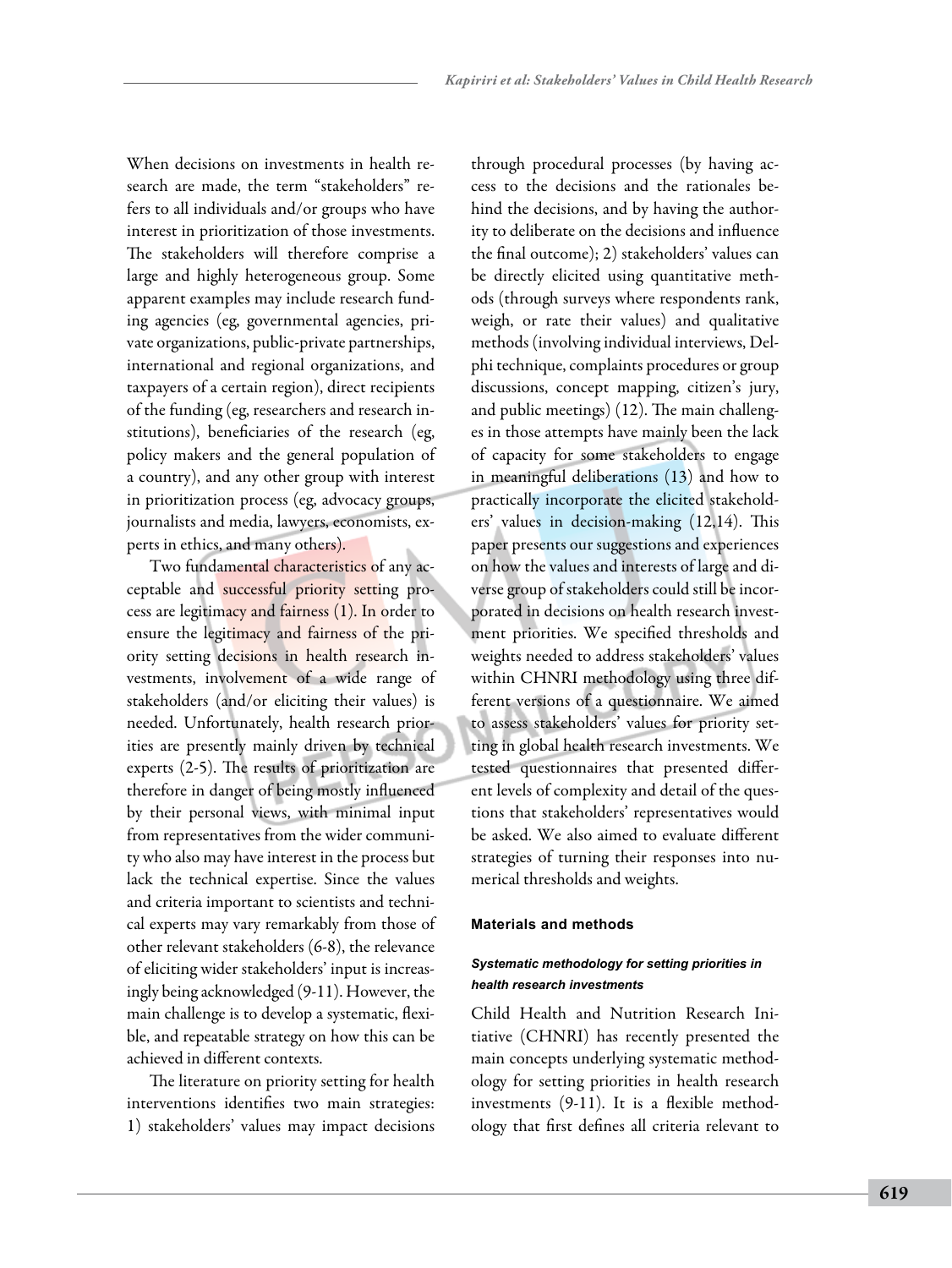priority setting in a given context. In the second step, technical experts are responsible for systematic listing of research options and for scoring all those options against all the defined criteria using simple and discriminative set of questions. This eventually leads to all research options receiving several different intermediate scores, each addressing one important criterion relevant to priority setting. These intermediate scores could, for example, address the criteria of answerability of research options in ethical way, efficacy and effectiveness of resulting interventions, deliverability, affordability, and sustainability of resulting interventions, maximum potential for disease burden reduction, and predicted impact on equity (9-11). The final research priority score, which describes the overall value of each research option when all criteria are taken into account, is then computed as the average of the intermediate scores. Research priority score then becomes a basis for ranking the competing research options and for combining their value with their proposed cost to achieve an optimal mix of investments within a fixed funding budget. Up to this point, priority setting process is based on profound understanding and knowledge of technical details and scientific literature. Hence, it is not proposed to involve non-technical stakeholders in the computation of these intermediate scores.

## *Strategies within CHNRI's methodology for addressing stakeholders' values*

Intermediate scores assigned to each research option during the process described above can still be modified to include the values of nontechnical groups of stakeholders before the final research priority score is computed. The wider group of stakeholders may: 1) define minimal threshold for each intermediate score that needs to be achieved to consider any research option a funding priority; 2) allocate weights to intermediate scores so that the final research priority score is not their simple arithmetic mean, but rather a weighted mean that reflects relative values assigned to each criterion. In this way, some intermediate scores (priority setting criteria) would influence the value of the final score more than the others. The concept of introducing thresholds prevents investments into research options that dramatically fail one of the important criteria, regardless how well they fare when scored against other criteria. The concept of weights is graphically presented in Figure 1.

The concept of pre-defined thresholds on each of the criteria prevents funding of proposed research option if it largely fails one important criterion, regardless how well it complies with all other criteria. In the first exercise presented in the results section, stakeholders' representatives were asked to draw a horizontal line on a vertical bar ranging between 0 and 100 (as in Figure 1) to define where they would like to see minimum thresholds for compliance with each of the relevant criteria. Their suggestions were then turned into quantitative values and the average of these values was chosen as the threshold. In the second exercise, thresholds were derived posthoc, as the lowest 10% of the scores on any given criteria.

The concept of weights complements the concept of thresholds. The scoring performed by technical experts, which eventually leads to intermediate scores, is based on the assumption that all criteria are mutually independent and equally important (Figure 1). The concept of weights makes some intermediate scores more important than the others, which is determined by the stakeholders. In this way, their system of values is reflected in assigning different weights to criteria used for priority setting before the final priority score is computed for each research option. Numerical values for these weights can be obtained through survey conducted among the appro-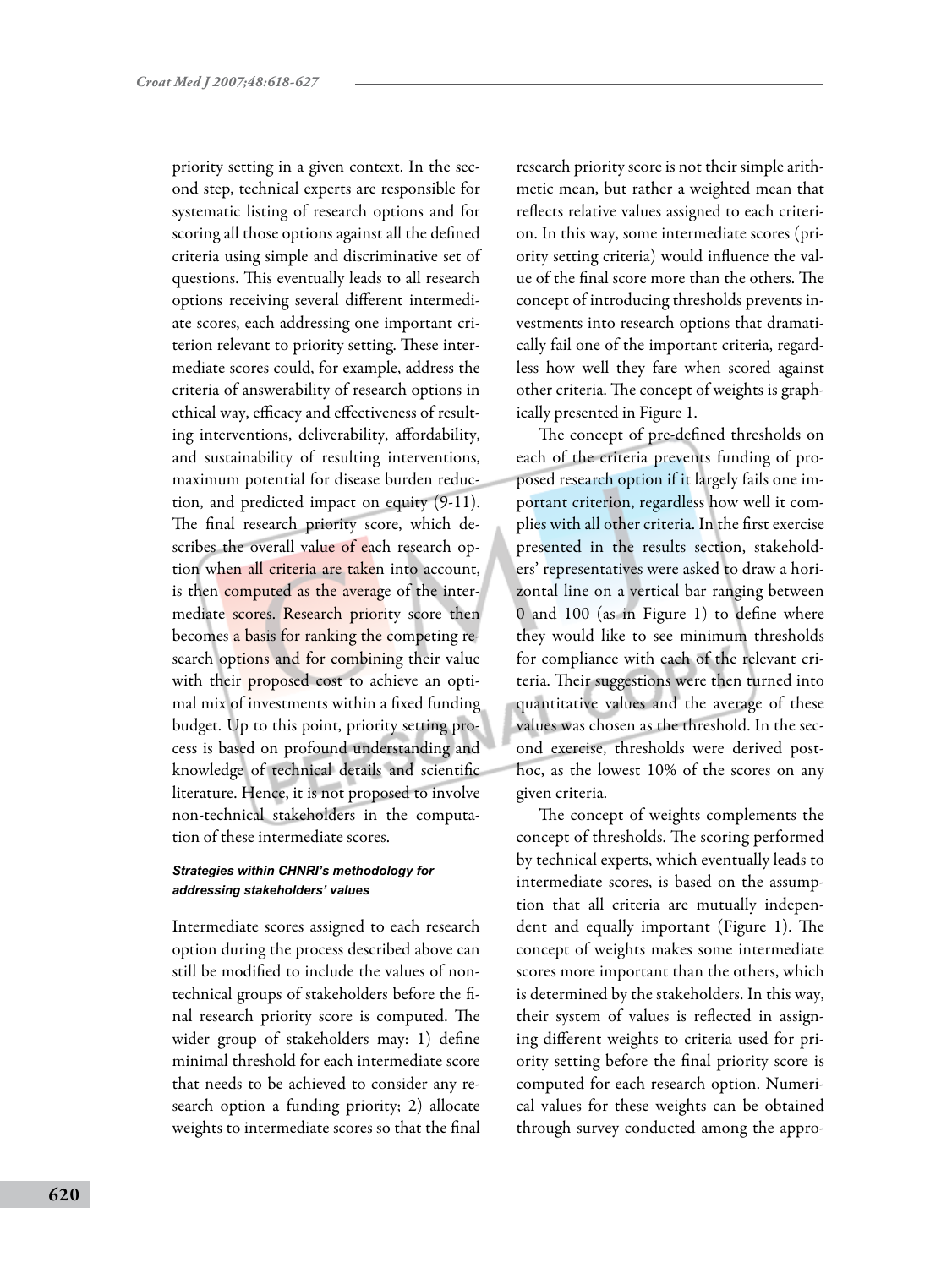

Figure 1. Graphical presentation of the concept of thresholds and weights (T1-Tn and W1-Wn). A priority-setting tool above addresses n key priority setting criteria (eg, answerability, effectiveness, deliverability, maximum potential for disease burden reduction, and impact on equity); intermediate scores for this particular research options had values IS1-ISn. Input from stakeholders resulted in values W1-Wn, ie, factors by which each criterion's value (intermediate score) is weighted, and threshold scores (T1-Tn) needed to be met within each criterion in order for the proposed research option to be considered a priority. The final "research priority score" (RPS) for each proposed research avenue is defined as their weighted average: [W1 × (Criterion 1 score) + W2 × (Criterion 2 score) + … + Wn x (Criterion n score)] / (W1+…+Wn)

priate group of representatives of the stakeholders (termed "larger reference group" – LRG).

### *Design of questionnaires used to assess stakeholders' values*

We tested three different versions of questionnaires (Table 1). The simplest version had five simple questions that captured the essence of each of the criteria relevant to priority setting that were highlighted by CHNRI's previous work on conceptual framework for the methodology (9-11). The questions were short and they used layman's terms. The intermediate version of the questionnaire (Table 1) listed some technical terms that described each of the five criteria relevant to priority setting (9- 11). These terms required some understanding of public health concepts and they were therefore used in a smaller group of stakeholders' representatives. Finally, the most complex version was tested in a relatively small group of highly motivated people with good understanding of the issues related to health research investments, aiming to obtain deeper understanding of the elicited weights.

In the simplest version of the questionnaire, output from stakeholders' representatives were simple ranks of the five listed criteria in ascending order, with the first indicating

the most important criterion (ranks ranged from 1 to 5). An average of the individually suggested rank for each of the five criteria was computed. Then, if all five criteria were valued exactly the same, their average rank would be 3.0. Therefore, any increase from this expected value toward the theoretical maximum of 5.0 indicated lower assigned importance to the criterion, while any decrease toward the theoretical minimum of 1.0 indicated greater assigned importance. Dividing the expected average rank (3.0) by the observed (ie, obtained) average rank gave us numerical weights for the five criteria. These weights can theoretically range between 3.0 (which is the expected average rank of 3.0 divided by theoretically most favorable average rank of 1.0) and 0.6 (which is the expected average rank of 3.0 divided by theoretically the least favorable average rank of 5.0). In this way, intermediate scores for the criteria that were seen as more important by stakeholders' representatives were assigned greater weight (of up to 3 times), while the weight of the criteria that were considered less important by the LRG could be reduced in importance (up to 40% reduction).

In the other two versions of the questionnaire, stakeholders' representatives were asked to allocate US \$100 (this amount was set arbitrarily because it is intuitive) across the five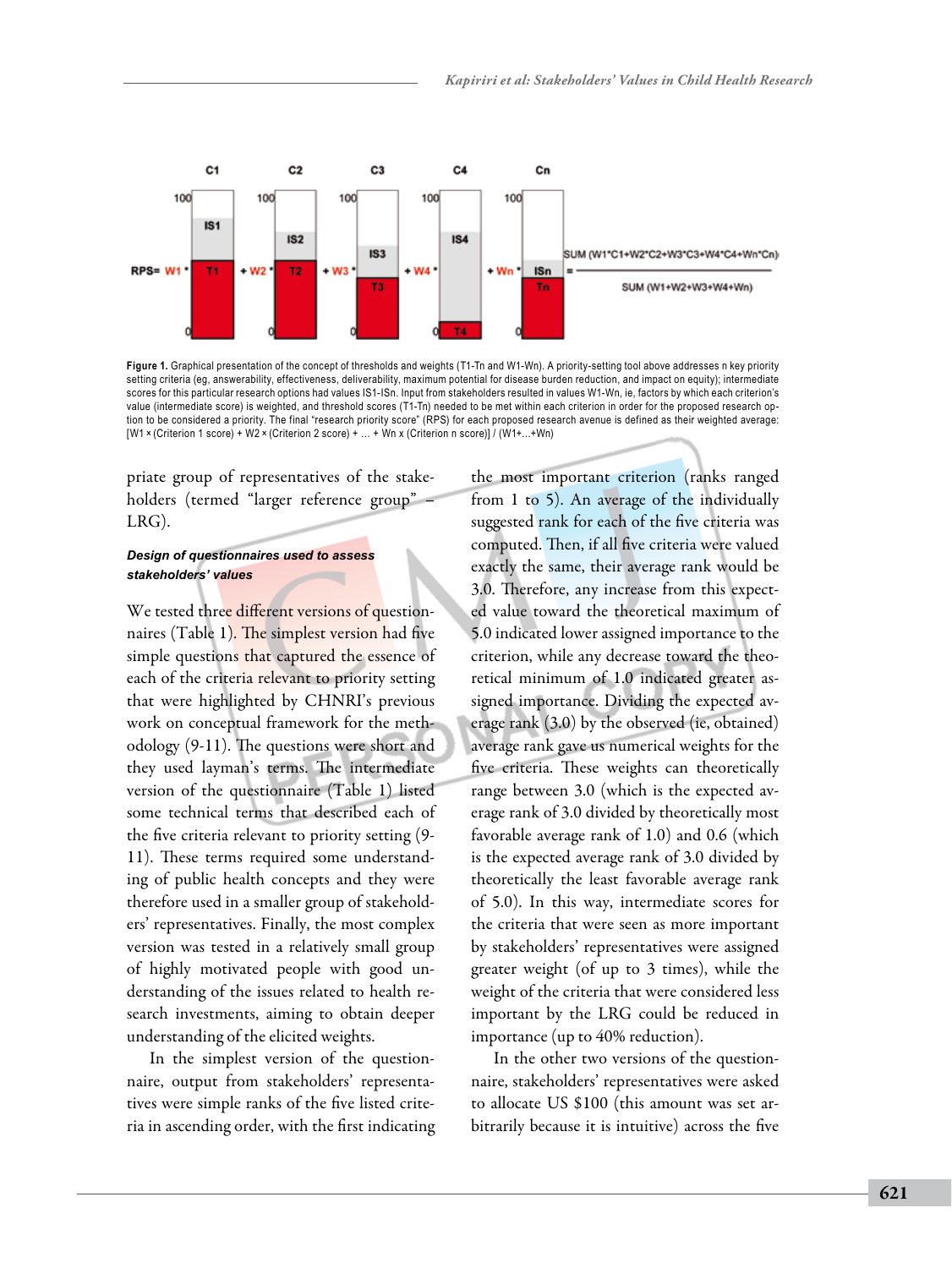**Table 1.** Three versions of questionnaire that can be presented to larger reference group of stake holders, depending on the size and background of larger reference group membership and the desired level of complexity and amount of information that needs to be captured

| Versions                                                                                                                                                                                                                                                                                                                                                                                                                                                                                                                                                                                                                                                                                                                                                                                                                                                                                                                                                                                                                                                                                                                                                                                                                                                                                                                                                                                                                                                                                                                       |  |
|--------------------------------------------------------------------------------------------------------------------------------------------------------------------------------------------------------------------------------------------------------------------------------------------------------------------------------------------------------------------------------------------------------------------------------------------------------------------------------------------------------------------------------------------------------------------------------------------------------------------------------------------------------------------------------------------------------------------------------------------------------------------------------------------------------------------------------------------------------------------------------------------------------------------------------------------------------------------------------------------------------------------------------------------------------------------------------------------------------------------------------------------------------------------------------------------------------------------------------------------------------------------------------------------------------------------------------------------------------------------------------------------------------------------------------------------------------------------------------------------------------------------------------|--|
| Version 1 (the simplest form)<br>Please assign relative importance to the following 5 criteria:*<br>That the new or improved health intervention is likely to indeed be developed through proposed research investment<br>That, if developed, it is likely to have a real and true effect against the disease that it aims to tackle<br>That, if developed, it is likely to be delivered to most of those who are in need for it<br>That, if developed, it has a potential to make substantial share of the disease cases disappear<br>That, if developed, it is likely to become available to all segments of the society equally                                                                                                                                                                                                                                                                                                                                                                                                                                                                                                                                                                                                                                                                                                                                                                                                                                                                                             |  |
| Version 2 (intermediate complexity)<br>Please assign relative importance to the following 5 criteria:*<br>Answerability and ethics<br>Efficacy and effectiveness<br>Deliverability, affordability and sustainability<br>Maximum potential for disease burden reduction<br>Equity in achieved disease burden reduction                                                                                                                                                                                                                                                                                                                                                                                                                                                                                                                                                                                                                                                                                                                                                                                                                                                                                                                                                                                                                                                                                                                                                                                                          |  |
| Version 3 (the most complex)<br>Please assign relative importance to the following 5 criteria:*<br>The proposed research questions will be answerable in an ethical way:<br>(Please explain further the relative importance of answerability and ethics to each other within this criterion)<br>Answerability: the research is likely to lead to discovery of new knowledge<br>Ethics: the research would achieve its aims in an ethical way<br>The proposed research will create new knowledge that would increase the efficacy and effectiveness of child health and nutrition interventions<br>(Please explain further the relative importance of efficacy and effectiveness to each other within this criterion)<br>Efficacy: The research would yield information on impact of the intervention on disease/disability in child health and nutrition under ideal<br>conditions, such as the randomized controlled trials<br>Effectiveness: The research would yield information on impact of the intervention on disease/disability in child health and nutrition when<br>implemented in the real world context                                                                                                                                                                                                                                                                                                                                                                                                            |  |
| The proposed research will create new knowledge that would improve deliverability, affordability and sustainability of child health and nutrition<br>interventions in the given context<br>(Please explain further the relative importance of deliverability, affordability and sustainability to each other within this criterion)<br>Deliverability: The intervention based on proposed research will be deliverable (infrastructure: basic intervention design, communication and<br>transport infrastructure, need for human resources) in the context<br>Affordability: The intervention based on proposed research will be affordable (available resources in place to implement the intervention) in the<br>context<br>Sustainability: The intervention based on proposed research will be sustainable (government capacity and partnership requirements, ease of<br>delivery and usage characteristics) in the given context<br>The proposed research will lead to new knowledge that would expand the magnitude of impact of child health and nutrition interventions on human<br>potential through the reduction of mortality, disease and promotion of mental, physical and cognitive development<br>The proposed research will lead to new knowledge that would improve child health and nutrition interventions in a way that they would become more<br>likely to benefit the most vulnerable populations (eq. the poor, visible minorities, children of female headed house holds, orphans) in the given context |  |

\*The way this particular question is phrased will depend on the way in which their responses would afterwards be turned into numerical weights; this question could be posed either as asking larger reference group (LRG) members to rank the 5 criteria from first to fifth in order of importance, or to distribute US \$100 by those 5 criteria respecting their relative importance.

criteria. The amount allocated to each criterion reflected its relative importance to stakeholders. Eventually, every criterion then had its average "value" expressed in US\$. All intermediate scores could then be multiplied with average value of weights (in US\$), added up and then divided by US \$100. This gave the final research priority score, which again had a value between 0 and 100.

## *Composition of larger reference group of stakeholders' representatives*

The CHNRI methodology proposes that the process of setting priorities in health research investments should involve two main groups: 1) technical working group (TWG), which consists of technical experts (mainly scientists) who assign a value (the intermediate score) to each proposed health research option by judging its likelihood to address each of the criteria relevant to priority setting; 2) larger reference group (LRG), which should comprise representatives of all other stakeholders not represented in the TWG. The initiators of the priority setting process (eg, funding agencies, national governments, international agencies) should be responsible for gathering this larger reference group of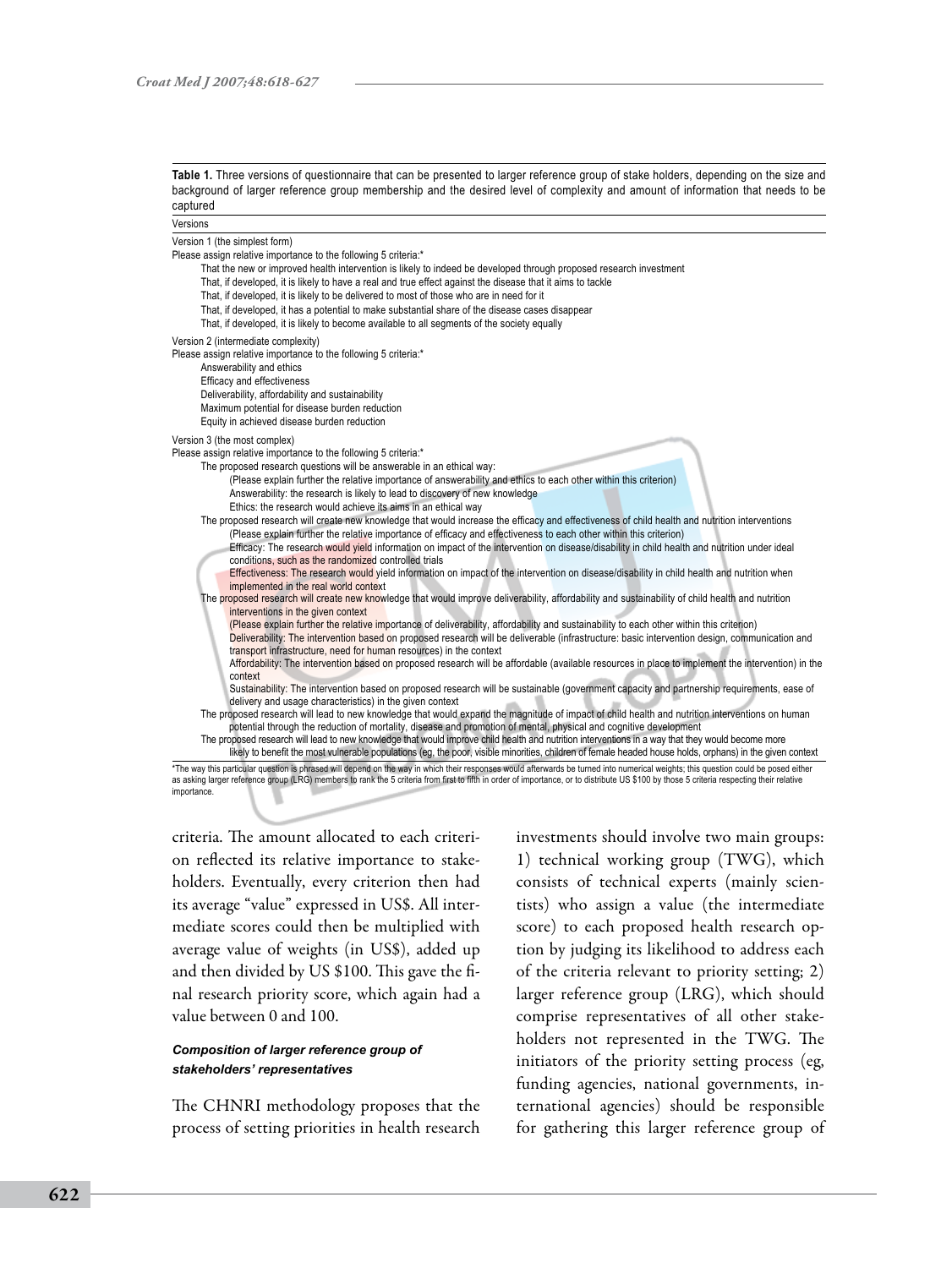stakeholders bearing in mind the aim of the exercise and general context.

In our article, where the context was defined as global health research and relevant policies were already set by United Nation's (UN) Millennium Development Goals (15), we used three different groups of stakeholders' representatives – all of whom were particularly suitable to administration of the respective version of the questionnaire. This composition is presented in detail in the examples given below in the results section and further discussed in the discussion section of this paper.

#### **Results**

## *Exercise 1: Internet-based survey of the affiliates to the Global research priority setting network*

Between March and May 2006, 30 affiliates to the Global Priority Setting Research Network agreed to participate in a piloting test and to represent the reference group of stakeholders for global childhood mortality issues (addressing the UN's Millennium Development Goal 4). Respondents included researchers, policymakers, and health practitioners with interest in the field of priority setting in health care from high, low, and middle income countries. They were sent the simplest form of the ques-

tionnaire (Table 1, version 1) and asked to simply rank the criteria from 1st to 5th by the order of their importance and to return their ranks. They were also asked to set thresholds on each of the five criteria (Table 2).

The respondents placed the greatest weight (1.75) to maximum potential for disease burden reduction, while the weights for the remaining four criteria were similar to each other and smaller than 1.00. The highest threshold was placed on the criterion of answerability in an ethical way (54/100), while the lowest was placed on maximum potential for disease burden reduction (39/100) (Table 2).

## *Exercise 2: Interview-type survey in identified group of stakeholders in South Africa*

This example differs from the first and third one because it refers to the exercise conducted at the national level, rather than global one (11). It is presented here to demonstrate how, when recruiting larger reference group of stakeholders' representatives, context can be of particular importance. In South Africa, given its apartheid history and the history of health systems organization and management, when identifying participants in the larger reference group it was very important to recognize the ideological environment within which the

| Table 2. Suggested weights and thresholds by the representatives of the stakeholders<br>Version of the questionnaire | Mean rank (1-5)   | Mean suggested weight | Mean suggested threshold |
|----------------------------------------------------------------------------------------------------------------------|-------------------|-----------------------|--------------------------|
|                                                                                                                      |                   |                       |                          |
| Simple version of the questionnaire:*                                                                                |                   |                       |                          |
| question related to answerability and ethics                                                                         | 3.14              | 0.96                  | 54/100                   |
| question related to efficacy and effectiveness                                                                       | 3.50              | 0.86                  | 47/100                   |
| question related to deliverability, affordability and sustainability                                                 | 3.36              | 0.89                  | 42/100                   |
| question related to potential for disease burden reduction                                                           | 1.71              | 1.75                  | 39/100                   |
| question related to predicted impact on equity                                                                       | 3.29              | 0.91                  | 41/100                   |
| Intermediate version of the questionnaire:                                                                           |                   |                       |                          |
| answerability and ethics                                                                                             | 3.72              | 0.80                  | bottom 10%               |
| efficacy and effectiveness                                                                                           | 2.75              | 1.09                  | bottom 10%               |
| deliverability, affordability and sustainability                                                                     | 2.94              | 1.02                  | bottom 10%               |
| maximum potential for disease burden reduction                                                                       | 3.28              | 0.91                  | bottom 10%               |
| predicted impact on equity                                                                                           | 2.31              | 1.30                  | bottom 10%               |
| Complex version of the questionnaire:                                                                                |                   |                       |                          |
| efficacy and effectiveness                                                                                           | <b>US \$19.20</b> | 0.192                 | NA <sup>t</sup>          |
| deliverability, affordability and sustainability                                                                     | <b>US \$32.89</b> | 0.329                 | <b>NA</b>                |
| maximum potential for disease burden reduction                                                                       | US \$24.21        | 0.242                 | <b>NA</b>                |
| predicted impact on equity                                                                                           | US \$23.94        | 0.239                 | <b>NA</b>                |

\*The simple version of the questionnaire was used to survey the members of the global research priority setting network; the intermediate version for a diverse group of national-level stakeholders from South Africa; and the most complex one to the participants at the conference related to international child health held in Washington, DC, USA †NA – not applicable.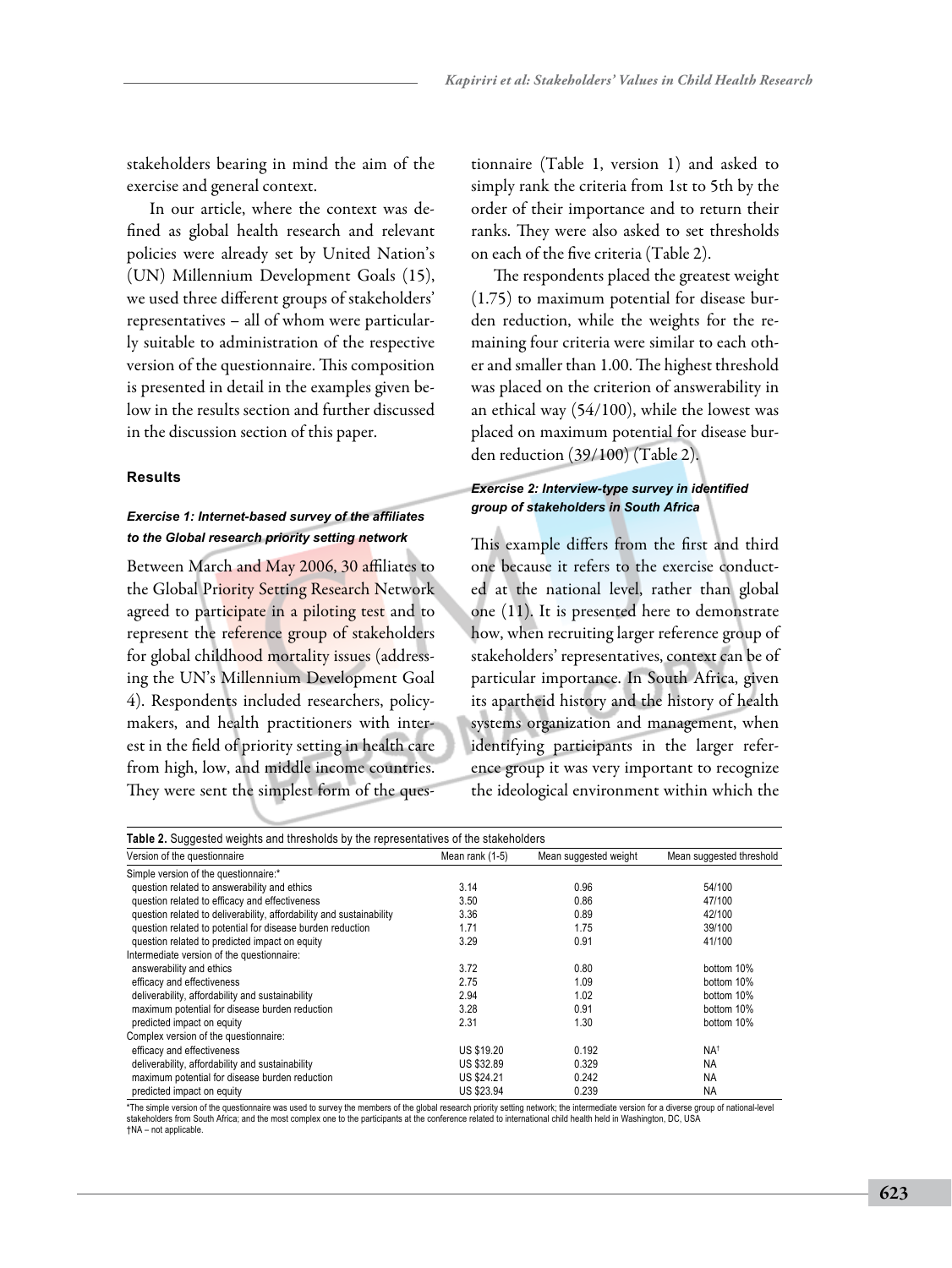study was being conducted. While gender and wealth inequities were central, equity in this context also referred to attempts to redress the racial determination of access to health care and services.

In May 2006, LRG members were recruited. Participants were identified using different strategies and included: 1) participants at a local public health conference; 2) academicians (from disciplines ranging from history to psychology and public health) from the three universities in the Western Cape Province and one from the University of Kwazulu-Natal; 3) workers at the Medical Research Council and the Human Sciences Research Council in Cape Town; 4) "lay people," including child and youth care workers, teachers, social workers, a statistician, a health journalist; and 5) members of the public. Detailed description of this group of stakeholders' representatives was presented by Tomlinson et al (11). These stakeholders used the version of the questionnaire of intermediate complexity (Table 1, version 2).

Predictably, the greatest weight in this specific context was placed upon the criterion "predicted impact on equity" (1.30), while the weights for the remaining four criteria were similar to each other and close to 1.00 (Table 2). It was decided that thresholds should not be determined in the same way as in the first exercise, but rather by excluding all research options that found themselves in bottom 10% for any of the five criteria (Table 2).

## *Exercise 3: Interview-type survey at the international conference on child health*

In June 2006, the most complex version of the questionnaire (Table 1, version 3) was administered by trained university students to 20 participants at the conference related to international child health held in Washington, DC, USA. Respondents included mostly female program implementers with a couple of students, researchers, and fundraisers. Respondents were also asked to evaluate the process and suggest any other important criteria that may not have been included in the questionnaire. In this exercise, they were asked to allocate US \$100 to the presented criteria and sub-criteria deemed as relevant to health research priority setting.

Three respondents allocated 0 dollars to criterion 2 (efficacy and effectiveness), criterion 4 (maximum potential for disease burden reduction) and criterion 5 (predicted impact on equity) (Table 2). One respondent allocated all US \$100 to criterion 4. When the average allocations were computed, the highest allocation (US \$ 32.89) went to criterion 3 (deliverability, affordability, sustainability) and the smallest allocation (US \$19.20) went to criterion 2 (efficacy and effectiveness). Criteria 4 and 5 received almost the same allocation (US \$24.21 and US \$23.94, respectively). Respondents proposed some additional criteria including popular/political support, government commitment, and cultural acceptability (which criteria may be included in the criterion of deliverability and sustainability, Table 2).

## **Discussion**

This article presents a strategy of involving a variety of stakeholders who lack technical expertise into decision-making process on investments into health research. The process of research priority setting is clearly complex and multi-dimensional and it should be perceived as legitimate and fair by those affected by the decisions (1). CHNRI recently presented a new systematic methodology for setting priorities in health research investments that highlighted five different broad and mutually independent dimensions ("lenses") through which competing research options could be viewed as priorities over each other (Figure 1) (8-10). The methodology takes into account all those cri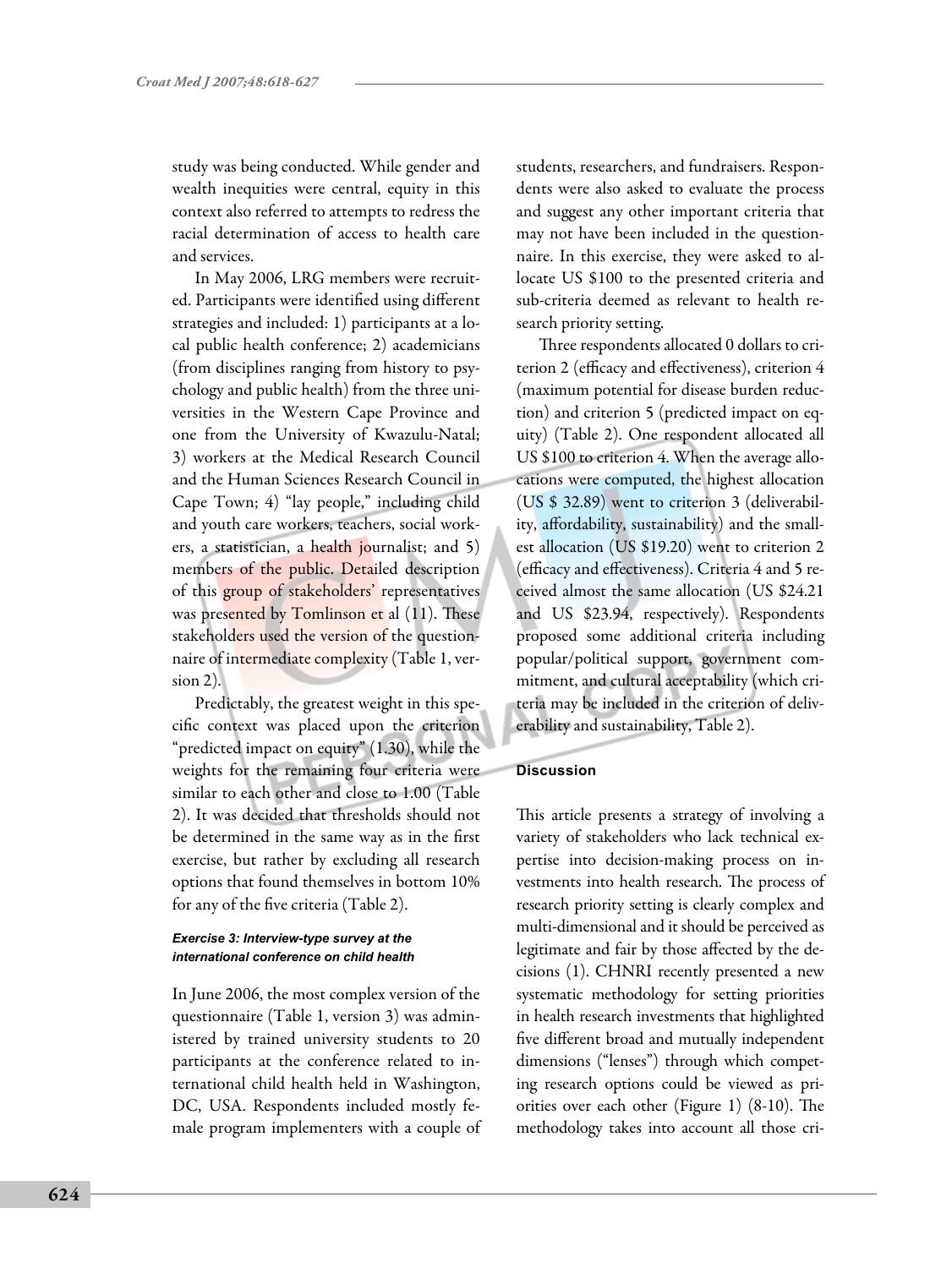teria when assigning a value to each proposed research option, and it can flexibly introduce more criteria or leave some of the proposed ones out. Each research option is scored against each of the criteria to derive intermediate scores that transparently highlight its strengths and weaknesses (8). Those intermediate scores are initially determined by people with technical expertise, but then subjected to thresholds and weights set by a large group of stakeholders. The thresholds and weights reflect stakeholders' own systems of values and their definition does not require technical expertise.

Delegating the representatives of stakeholders into the larger reference group should involve systematic listing of the different groups of the relevant stakeholders. These may include research funding agencies, direct recipients of research funds, beneficiaries of the research, and any other group with interest in prioritization process (16). When convening this group, there should be clear agreement upon the rationale and the relative importance of each stakeholder group. The relative importance may be reflected in either the group's sample size or the weight put on their responses relative to the others'. The actual size and composition of the group would depend on the research options to be considered and the available resources including time. Stakeholders can be represented by a reasonably small or very large reference group, depending on the context. For example, the group may comprise of only 10 persons (eg, main individual donors to a private charity who want to participate in decision-making on how their money is invested) or more than a thousand people (eg, in the case of addressing research to avert global child mortality, where everyone from members of public in developing countries, public and private donor foundations, to the UN, World Health Organization (WHO) and UNICEF officials represent the potential stakeholders).

Small reference group of stakeholders is appropriate when several major donors to any health research-funding organization want to influence priority setting process. They can set very specific thresholds and weights for each criterion. Large and diverse reference group of stakeholders is more appropriate for priority setting for health research on problems of regional or global importance. In the latter case, the size and diversity of the representatives of stakeholders may lead to regression of thresholds to the mean, regardless of the criteria. In this case a different approach is proposed, by setting a threshold at bottom 10% or 20% of values of all scored research options for any of the criteria. In this way, stakeholders will set the overall level of tolerance toward underachieving in any single criterion. They may even set such percentile-based thresholds for each criterion individually (Figure 1).

It should be stressed that intermediate scores upon which weights and thresholds are placed do not exactly represent likelihood that the research option would fulfill the criterion in question. They are abstract numbers that measure collective optimism of technical experts about that likelihood. Therefore, when thresholds are being set by larger reference group of stakeholders as specific cut-off points on a scale 0-100, it may be very difficult to predict them intuitively. In all such cases, we advise that those who set thresholds should be made aware of the distribution of the values of intermediate scores, without linking these values to specific research options. In this way, more useful thresholds can be suggested. Otherwise, it is likely that some thresholds may not disqualify any option, and therefore be redundant, or may disqualify unreasonable proportion of scored research options. In our first exercise, it became apparent that thresholds cannot be set in advance intuitively, given the reasons above. In our second exercise we felt that it would be more appropriate to un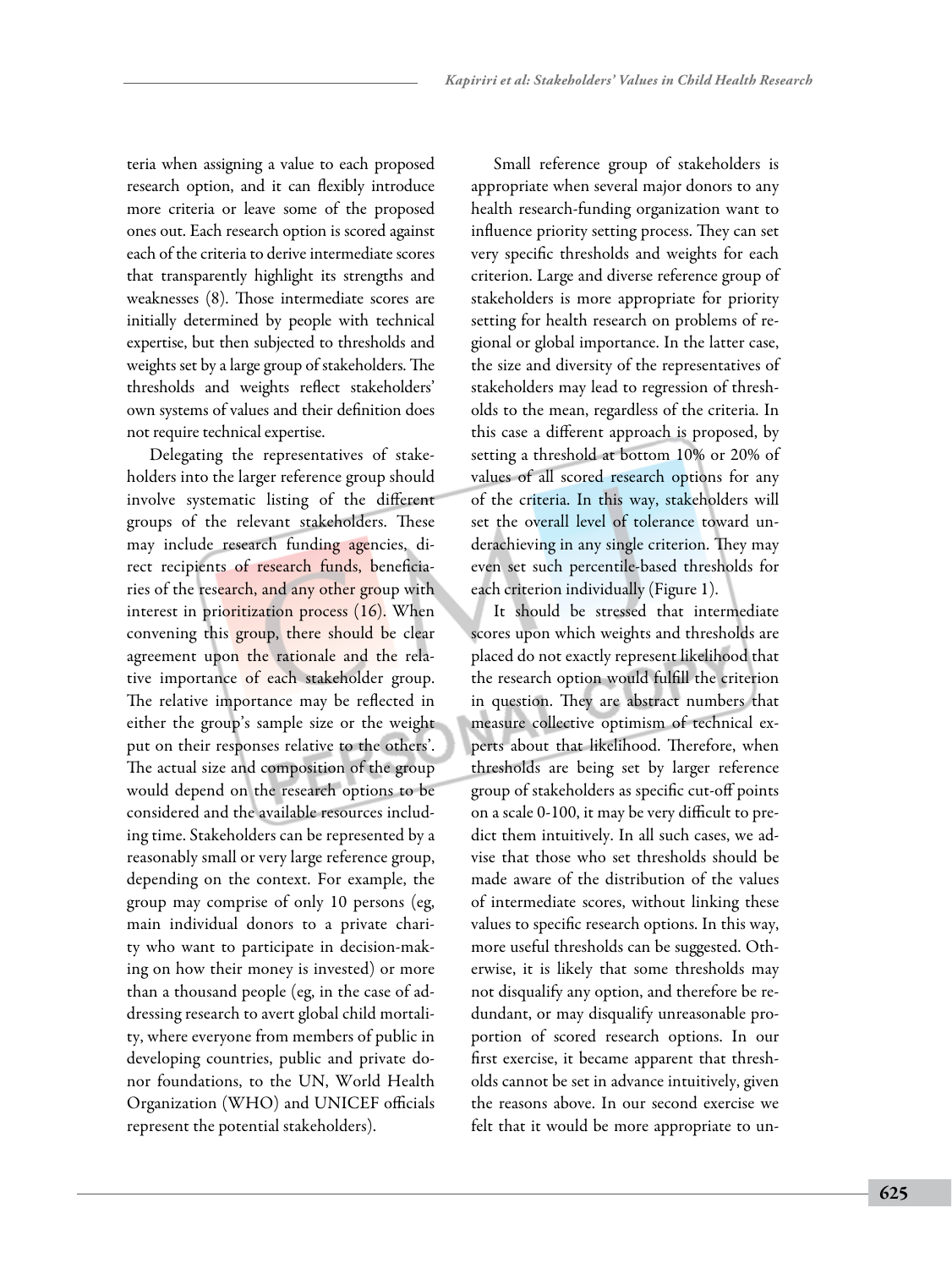derstand the outcome first, and then set these thresholds post hoc, so we applied the statistical approach based on lowest 10%. In the third exercise we dropped the thresholds altogether, although the statistical approach from the second exercise could still be applied.

The first version of the questionnaire tested in this article is highly recommended for use in very large reference groups, involving representatives from different backgrounds and levels of education. The second (intermediate) version may not be suitable for some members of the larger reference group of stakeholders, some of whom may lack the appropriate background or literacy levels to clearly understand the proposed concepts. However, if a survey involves people with the appropriate knowledge, our view is that this questionnaire should be more useful. This is because the questions in the second version correlate more directly to the chosen criteria for priority setting, whereas in the first version they were translated into layman's terms, but in this simplification there is always a concern that the essence of the criterion was slightly distorted and that the stakeholders are not understanding all the questions in the same way. Finally, the most complex form of the questionnaire should only be used in exceptional cases such as: 1) when the larger reference group is formed by a relatively small number of highly motivated people with a good understanding of the issues related to health research investments, 2) for the purpose of qualitative research on the stakeholders' values where this form of questionnaire could provide more detailed information, providing a deeper understanding of the elicited weights. In our exercise, the first group was an experimental group and they had no moderator to their exercise, so we needed to keep the questionnaire as simple as possible and presented them with the simplest form. In the second group, members of the public formed a minority of the group (up to 10%) and they were

moderated through the exercise, so they were able to join the survey although it was a more demanding one. In the third group, the background of the stakeholder groups justified the use of the most complex form.

When turning the input from the stakeholders into useful quantitative values, the first version of the questionnaire was the simplest and it worked very well in practice. Still, it should be recognized that it has conceptual shortcomings. There is no clear theoretical justification for limiting the weights for intermediate scores to values between 0.6 and 3.0. In view of this limitation, we recommend the second approach (distribution of US \$100) wherever possible. This approach places no limits on the values of the weights. In extreme cases, some criteria (intermediate scores) may be assigned an average weight of zero by the larger reference group of stakeholders and thereby be excluded from influencing the final priority score.

Some important lessons were also learned through interviewing stakeholders' representatives in different contexts. In South Africa, where stakeholders were gathered from within national boundaries, equity was ranked higher than some of the most popular criteria in similar contexts (7,17). This underscores the importance of eliciting local values (18,19). Given the variations in individual values in this context, technical experts who were deriving intermediate scores recommended that the choice of representatives of the stakeholders should be systematic to ensure representation from all relevant stakeholders (11). The feedback from stakeholders' representatives attending large international health conference in Washington, USA, where the most complex form of the questionnaire was administered, included comments that the interview should be guided by trained research assistants. Suggestions were made to delineate the criteria especially